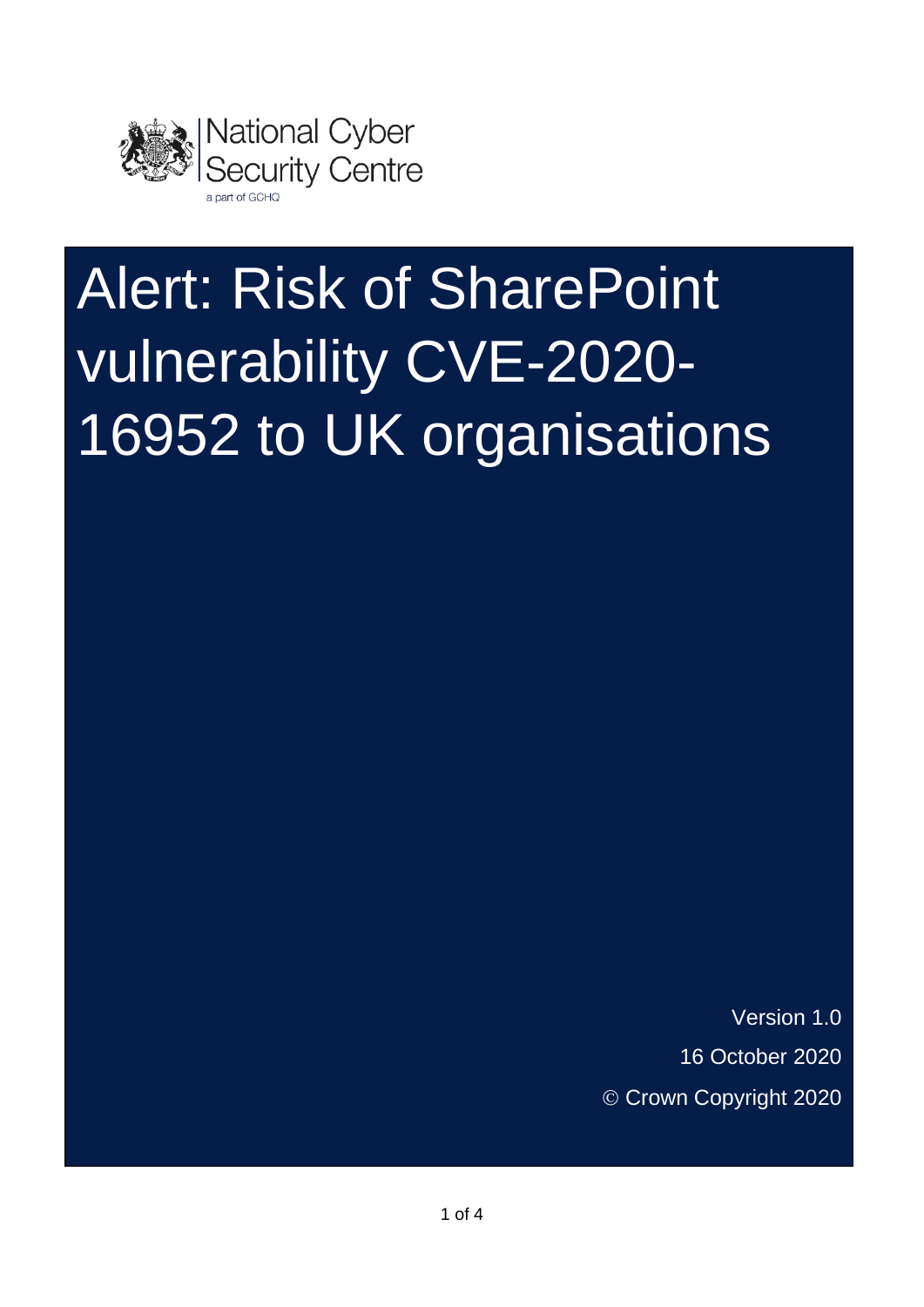## **Introduction**

The NCSC is raising awareness of a new remote code execution vulnerability (CVE-2020-16952) affecting Microsoft SharePoint. Successful exploitation of this vulnerability would allow an attacker to run arbitrary code and carry out security actions in the context of the local administrator on affected installations of SharePoint server.

The NCSC always recommends applying security updates promptly to mitigate the exploitation of **all** vulnerabilities but in this case the NCSC has previously seen a large number of exploitations of SharePoint vulnerabilities, such as [CVE-2019-0604,](https://www.ncsc.gov.uk/news/alert-microsoft-sharepoint-remote-code-vulnerability) against UK organisations. Two SharePoint CVEs also appear in the [CISA Top 10](https://us-cert.cisa.gov/ncas/alerts/aa20-133a)  [Routinely Exploited Vulnerabilities.](https://us-cert.cisa.gov/ncas/alerts/aa20-133a)

The NCSC is issuing this alert to ensure that system owners are aware of this vulnerability and to ensure remediation actions are taken.

## **Details**

The vulnerability is a caused by a validation issue in user-supplied data.<sup>1</sup> This vulnerability can be exploited when a user uploads a specially crafted SharePoint application package to an affected version of SharePoint. This affects versions:

- Microsoft SharePoint Foundation 2013 Service Pack 1
- Microsoft SharePoint Enterprise Server 2016
- Microsoft SharePoint Server 2019

SharePoint Online as part of Office 365 is not affected.

The October 2020 SharePoint security update addresses the vulnerability by correcting how SharePoint checks the source markup of application packages.

Further information on how the vulnerability works can be found [here.](https://attackerkb.com/topics/4yGC4tLK2x/cve-2020-16952-microsoft-sharepoint-remote-code-execution-vulnerabilities#rapid7-analysis)

### **Mitigation**

This vulnerability can be mitigated by ensuring that the relevant security updates are installed. Microsoft has published an advisory on this vulnerability which includes links to these updates:

<https://portal.msrc.microsoft.com/en-us/security-guidance/advisory/CVE-2020-16952>

 $1$  More information from the researcher who discovered the vulnerability is available here: <https://srcincite.io/advisories/src-2020-0022/>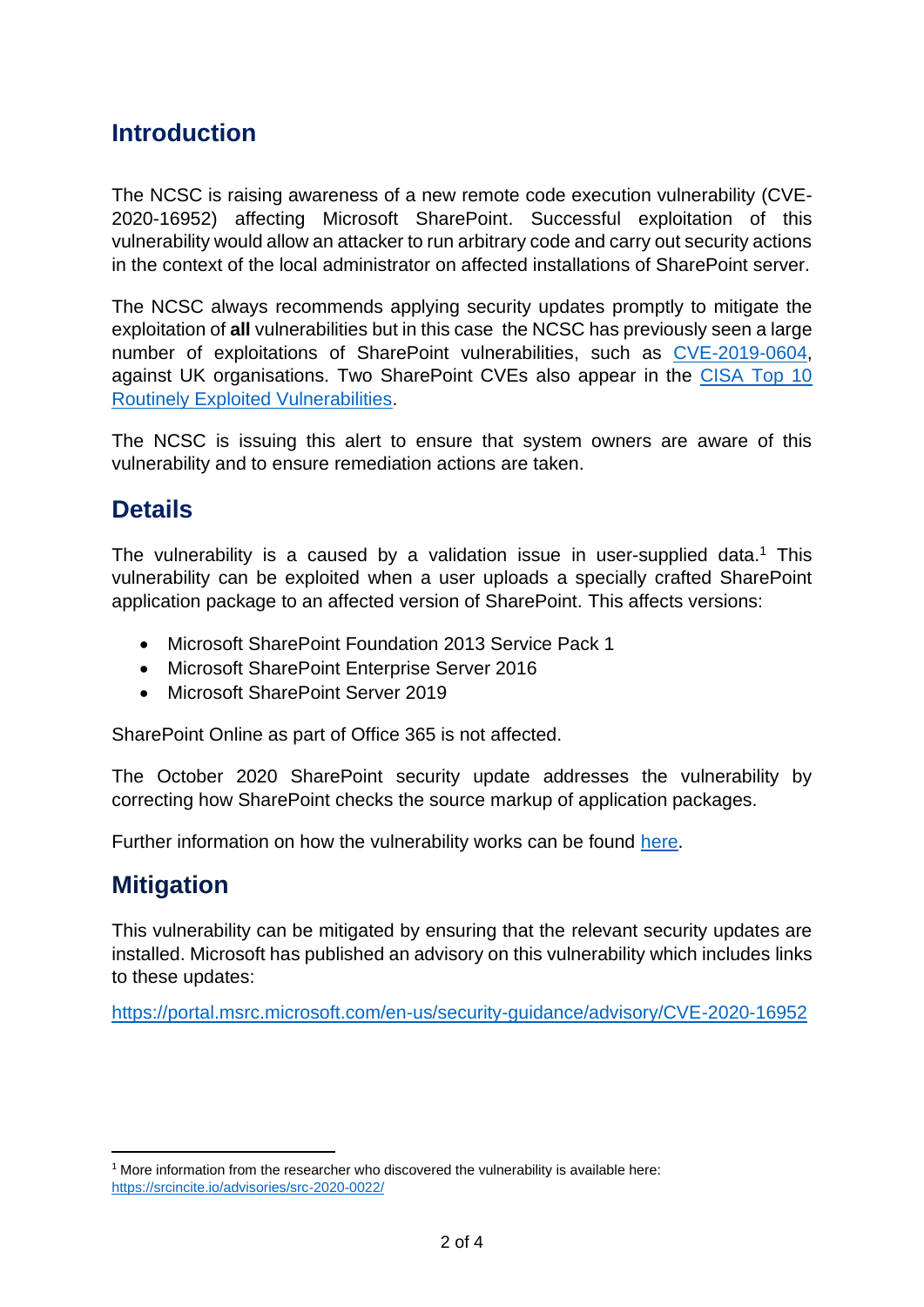## **Detection**

Proof of concept code (PoC) is available [here.](https://srcincite.io/pocs/cve-2020-16952.py.txt)

This PoC can be detected by identifying HTTP headers containing the string runat="server", as well as auditing SharePoint page creations.

## **Conclusion**

The NCSC **strongly advises** that organisations refer to the Microsoft guidance referenced in this alert and ensure the necessary updates are installed in affected SharePoint products. It is also important to keep informed of any possible updated future updates to the guidance via this link.

The NCSC generally recommends following vendor best practice advice in the mitigation of vulnerabilities. In the case of this SharePoint vulnerability, it is important to install the latest updates as soon as practicable.